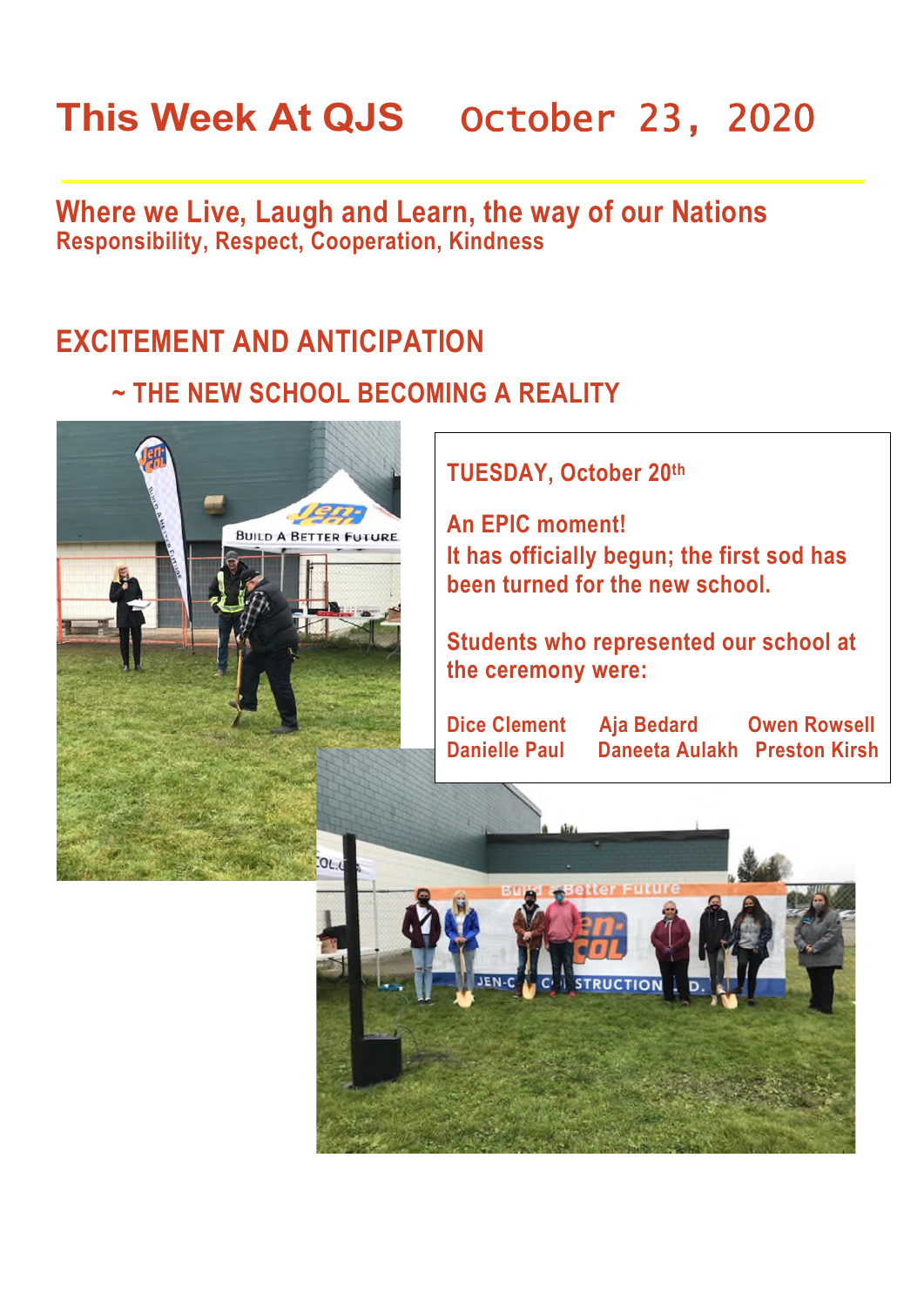**Now we become a construction zone. Please contact us any time you have questions or concerns. We will all be working together as the school is built.** 

**It will be exciting to see the progress over the next few months.** 



### **Tues. Oct. 27 + Wed. Oct. 28**

#### **Early Release Days and Parent Teacher Interviews**  *~everything looks different these days*

EARLY DISMISSAL SCHEDULE – Busses Arrive 11:45

| Time        | Tuesday | Wednesday | Duration   |
|-------------|---------|-----------|------------|
| 8:28-9:03   |         |           | 35 minutes |
| $9:08-9:43$ |         |           | 35 minutes |
| 9:48-10:23  |         |           | 35 minutes |
| 10:28-11:03 |         |           | 35 minutes |
| 11:08-11:40 |         |           | 32 minutes |

**Due to COVID-19 and limiting numbers of people in the building, we will NOT be running Parent-Teacher face-to-face interviews.** 

**Teachers may send home a mid-term report on progress so far. This might look like student work samples and self-assessments, a progress checklist or print out.** 

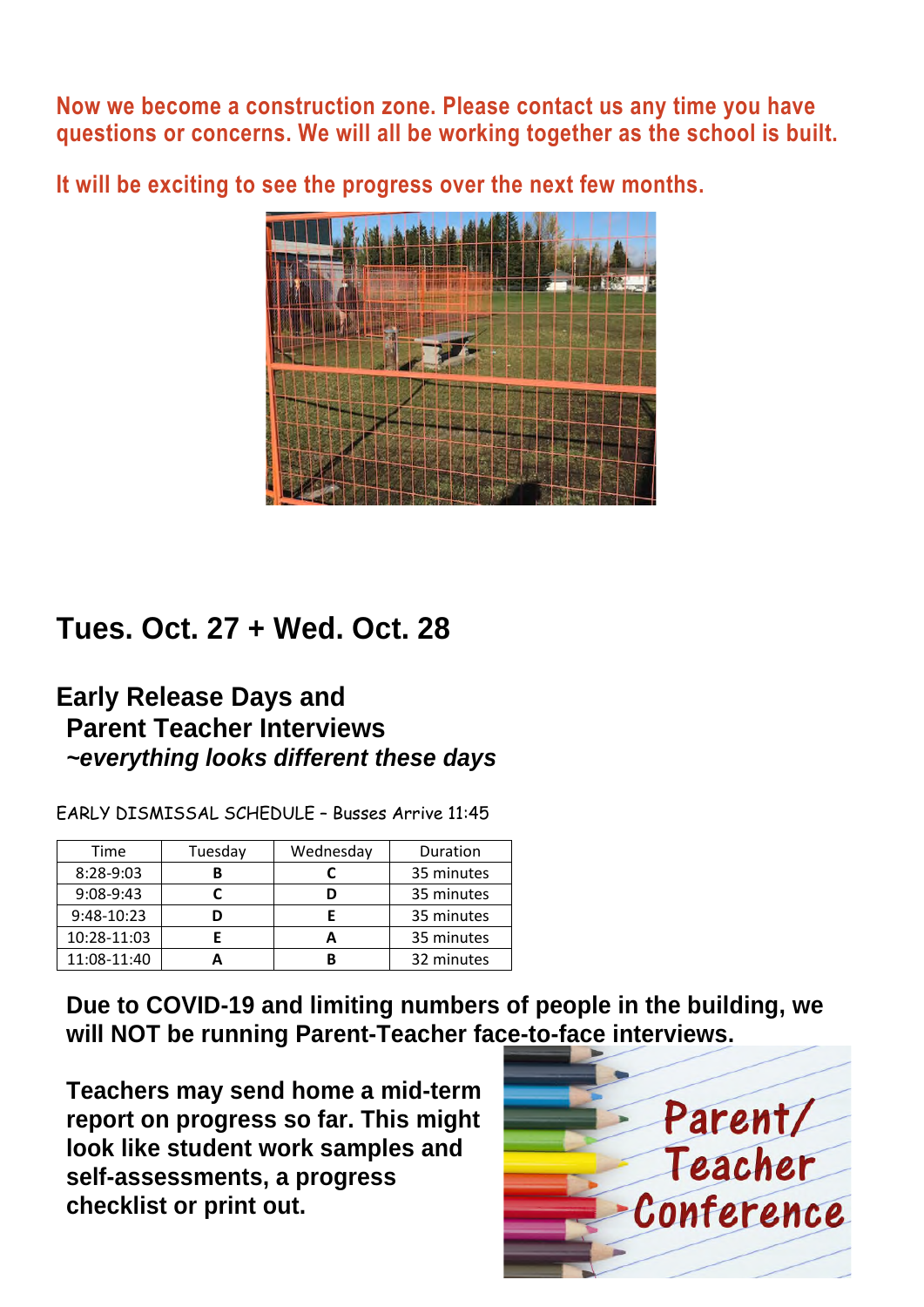#### **You may also contact your teacher by**

**Email or Phone to arrange for further conversations about your child's success so far. Teachers are open to communicate with you throughout the year. In a few cases the team is able to arrange a video conference (Google MEET). We know success happens when we work together.** 

#### **Health & Safety Reminders:**

**Daily Health Check: students shoUld not be coming to school if feeling unwell** 

 **Please remind your children:** 

- **Sanitize hands every time you enter/leave a space**
- **Masks on when in halls** 
	- o **not able to physical distance + mixed cohorts**
- **1 person at a time in bathrooms**
- **Avoid hallways whenever possible**  o **enter and exit via nearest door**
- **Avoid close contact with others**





### **We are 5 weeks free from any exposures; a relief to all!**

**We continue to be as careful as possible in our school, to keep everyone safe. Please continue to help your children understand the importance of safety procedures and following directions of the adults who are trying to keep us all safe.**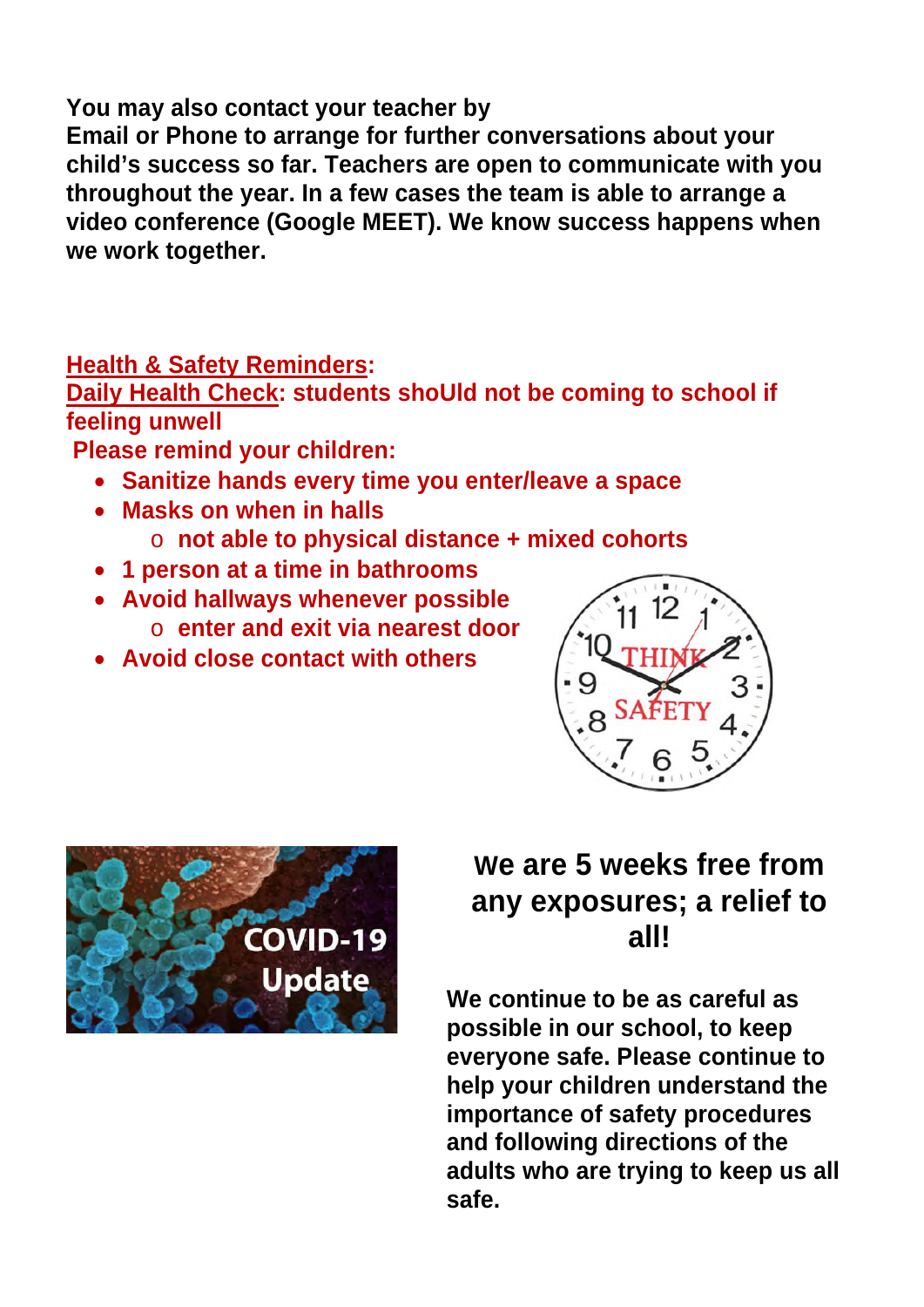### **Contest Question?**

**How many masks do you think we have given out at QJS since September 10th?** 

**Answer: since the start of school we have given out over 800 masks.** 

**The BC Government provided enough for 2 for each child for the year. They are an important step in our defense any time we cannot maintain our 2 meter (6 feet) distance!** 

**Please help your child create a routine for keeping their mask clean and handy each day. We will continue to provide a mask when necessary but these additional costs and garbage add up.** 





 **HAPPY HALLOWEEN** 

**Friday Oct 30 Reminders for school: No replica weapons or costume masks (medical masks only for school)**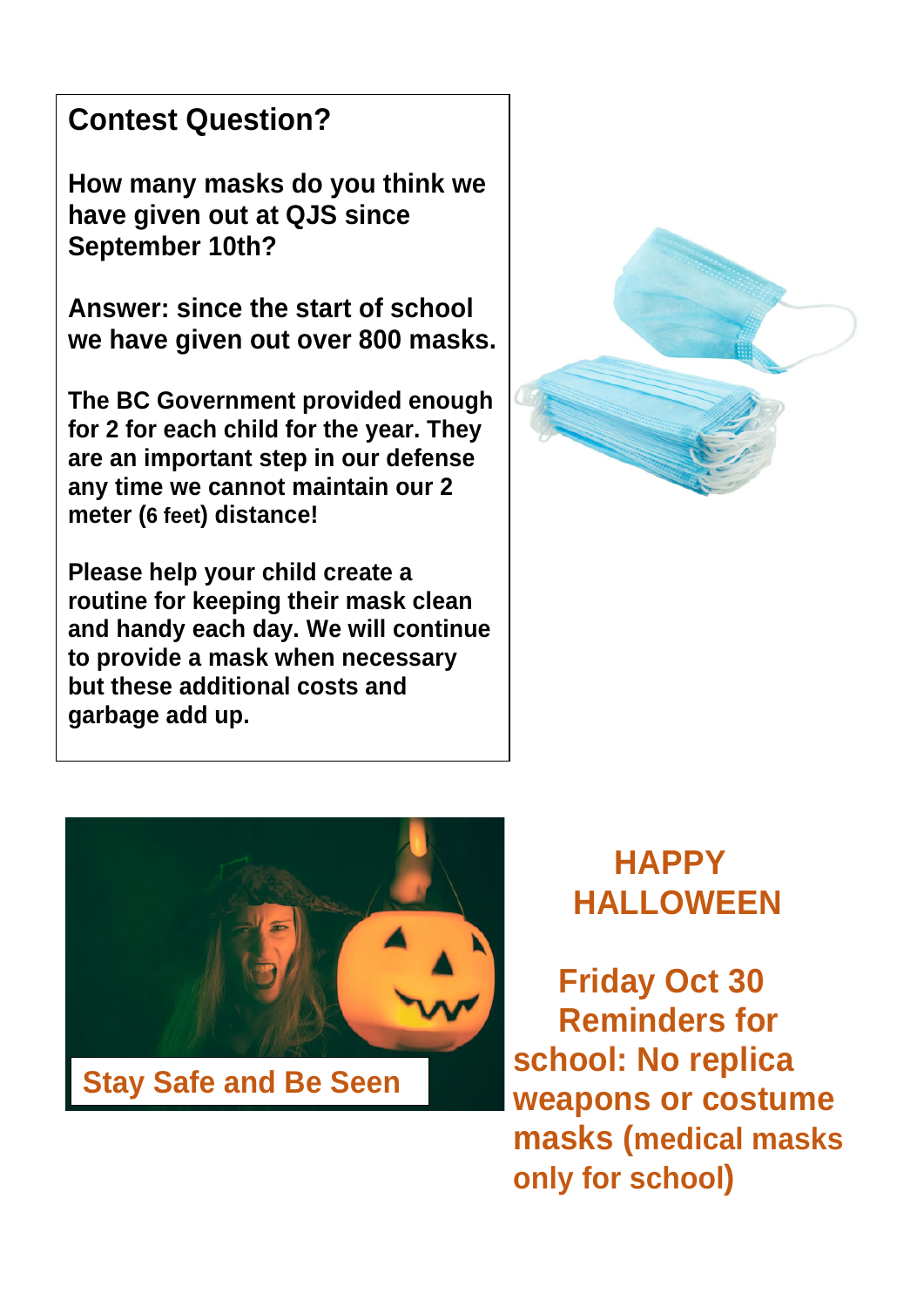

**SAYING OUR GOODBYES… this week we officially said good bye to a few key staff members. We appreciate the ways they have helped both students and staff grow and learn at QJS.** 

**Retiring: Clair Brown (Education Assistant), Lisa Wild (Education Assistant), and Leanne Couldwell (Financial Secretary)**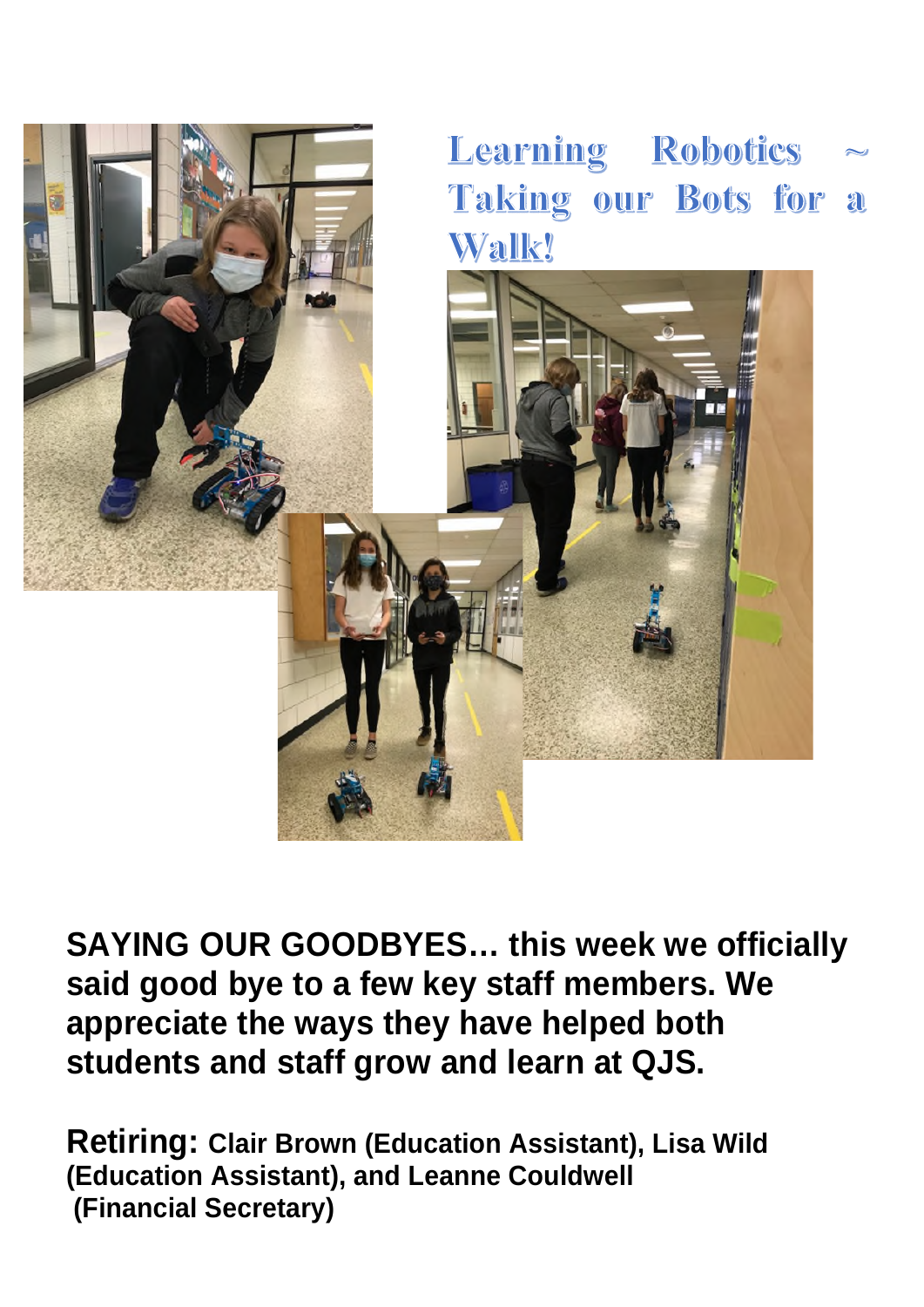## **We also say adieu to Suzanne Bolin (Past Principal QJS) who is moving on to be our new Director of Instruction: Curriculum Development at DAO.**



**We wish you all the best, and as you can see the QJS Gremlins go with them as a reminder that "***they maybe can't escape quite so easily***"** 

**Cold Weather Arriving ~ What are our plans?** 

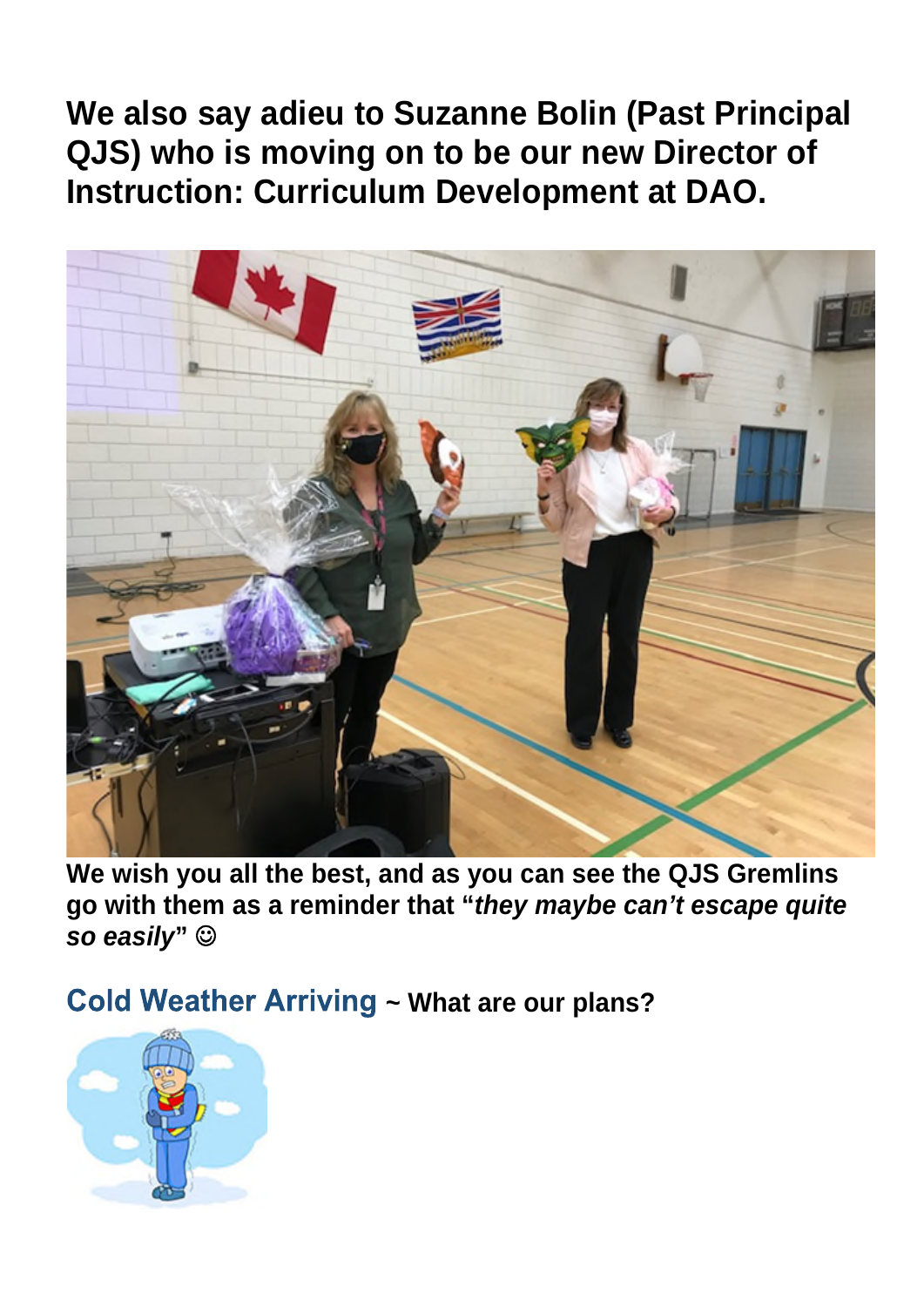#### **Morning Options:**

Need to eat?

Gr 8 GYM: cohorts may sit in the gym on their designated bench while they eat or drink.

Gr 9 CAFÉ: cohorts may sit in their designated area in the **CAFÉ while they eat or drink.** 

**Students may be in the school (masks on in hallways and common spaces and visiting calmly) until classes begin or outside until the bell rings.** 

**Lunch Options:** 

**Cafeteria – in section with Learning Cohort to eat or visit. Mask back on once finished eating due to the lack of extra ventilation in the room. \*** 

**Outside – to play and visit without masks maintaining physical distance** 

**Library – Scheduled by Learning Cohort – one cohort /day** 

| Grade 8 Lunch Time 10:47-11:30 |                             | <b>Grade 9 Lunch Time 11:40-12:23</b> |                             |
|--------------------------------|-----------------------------|---------------------------------------|-----------------------------|
| <b>Monday</b>                  | POD <sub>1</sub>            | <b>Monday</b>                         | House 1 (Cohort 1)          |
| <b>Tuesday</b>                 | POD <sub>2</sub>            | <b>Tuesday</b>                        | House 1 (Cohort 2)          |
| Wednesday                      | POD <sub>3</sub>            | Wednesday                             | House 2 (Cohort 1)          |
| <b>Thursday</b>                | POD <sub>4</sub>            | <b>Thursday</b>                       | House 2 (Cohort 2)          |
| <b>Friday</b>                  | Closed - booked for special | <b>Friday</b>                         | Closed - booked for special |
| events                         |                             | events                                |                             |

**We are working of creating other spaces for students at lunch and will keep you posted as we are able.** 



 **~Volleyball starting soon we had our first meeting and, with special safety routines in place, students will begin training soon. It is not too late for your child to sign up. GR 9 Girls see Mr. Sull; GR 8 Girls + Boys see Mr. Tarling if you are interested.**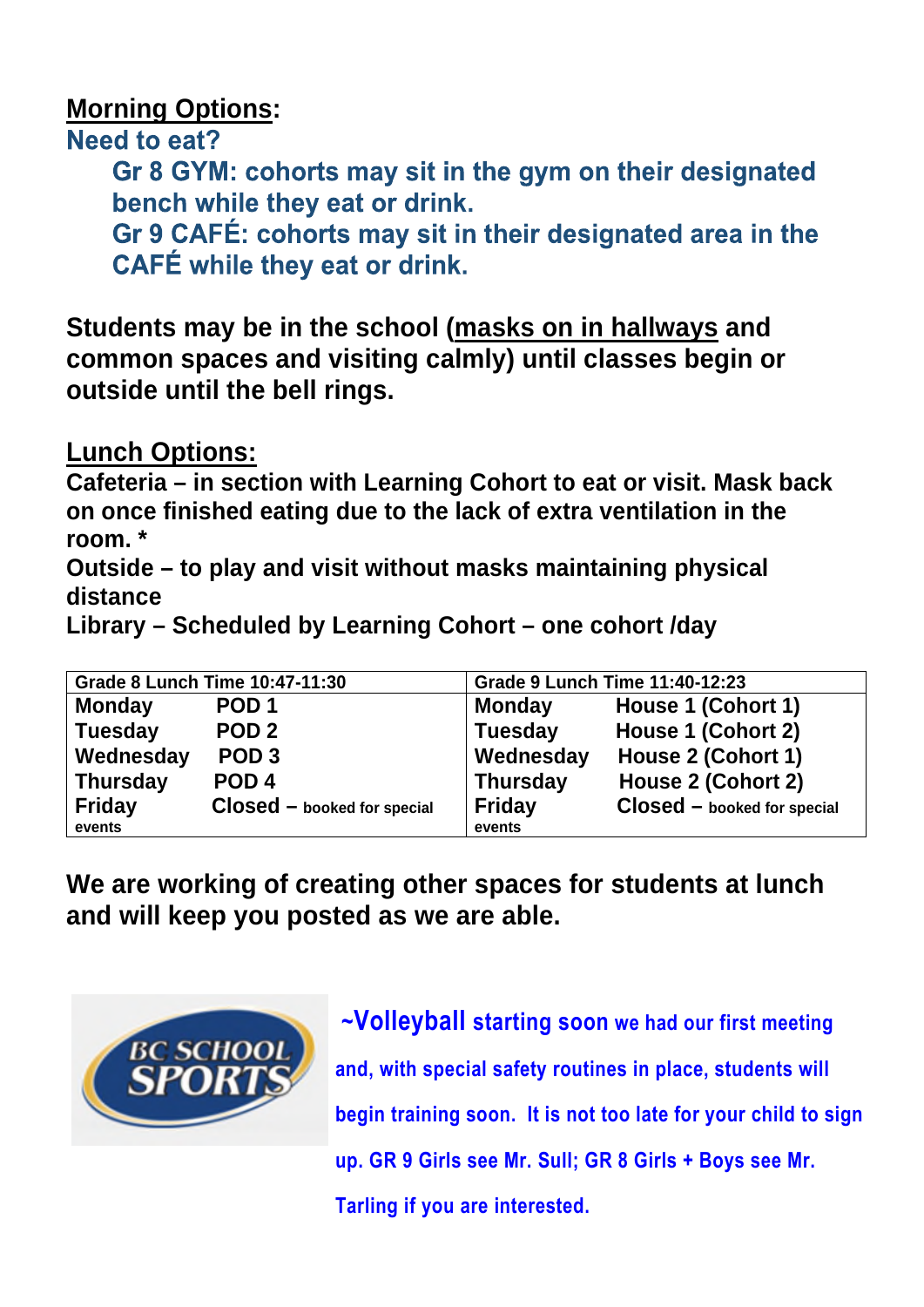### **Questions, comments or concerns?**

**Please, always contact us. We want to work with you and your family to create a great learning experience for our students. Problems we don't know about rarely get solved, makes sense right? When we work together we work to create the best possible plans.**

# **Mark These Dates on Your Calendar**

**October 23- PRO-D day- No school for students** 



**October 24- BC Provincial Election (Be sure to VOTE) October 27 and 28- EARLY DISMISSAL** 

**November 11 Remembrance Day- No school for students November 27 Non Instruction Day- No school for students**